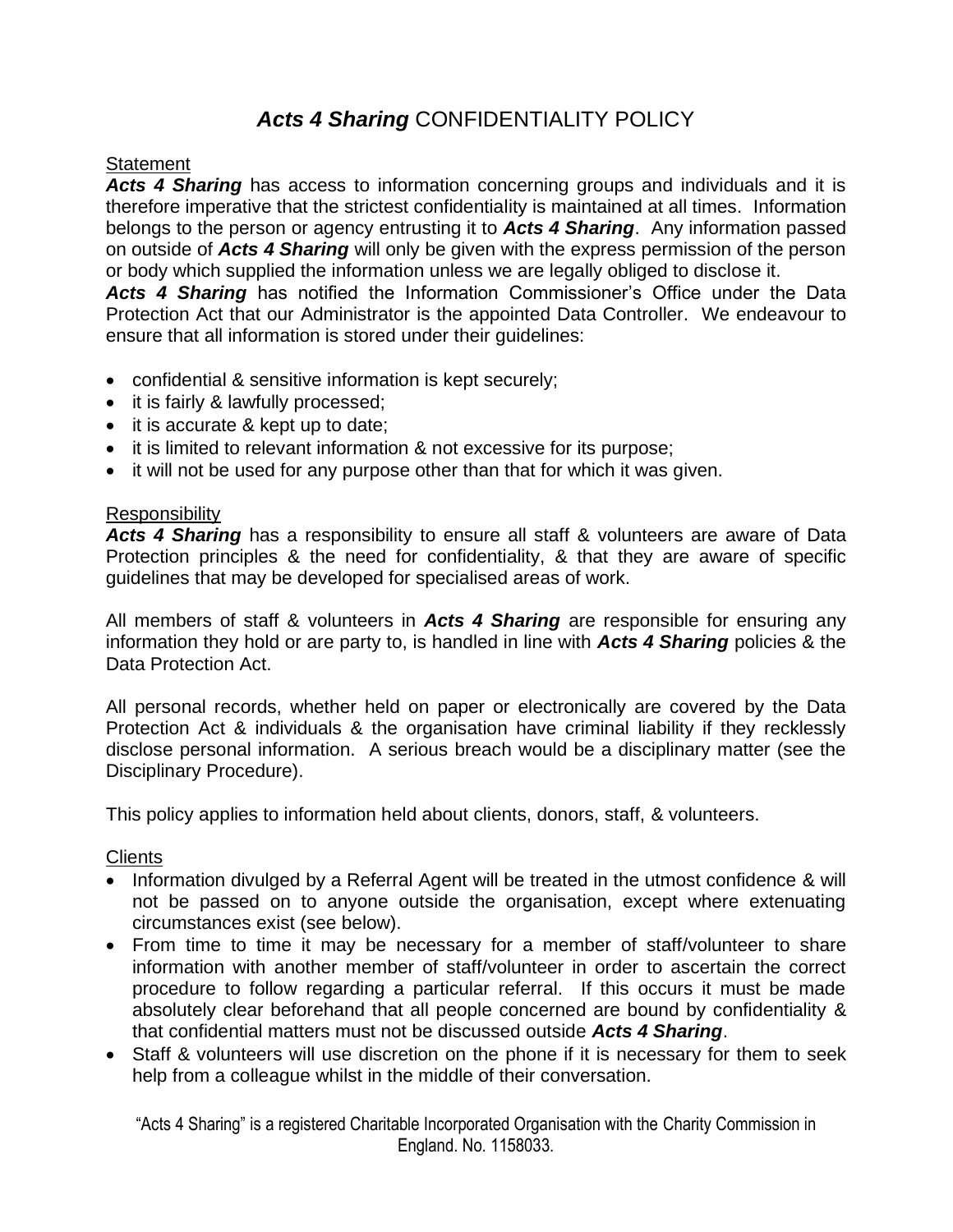- Access to the clients database (if we create one), will be password protected & will be limited to staff members & certain trained volunteers, upon the agreement of the Administrator.
- Statistics used for the purposes of monitoring or funding applications will be produced in such a way that no individual will be identified by them unless clear prior permission has been given. An explanation of how the information will be used must be given to any person agreeing to be identified.

## **Exceptions**

In certain circumstances *Acts 4 Sharing* reserves the right to disclose confidential information should this be deemed necessary. Circumstances include:-

- If staff have cause to believe that a client could cause danger to themselves or others.
- If staff have cause to believe that a client is in danger.
- If staff have cause to believe that a crime has been committed.
- If staff have cause to believe that a child or children have been left alone in a property.
- If a member of staff believes that they are in danger, particularly when carrying out a removal in a domestic violence case.

Trustees will be notified if any of the above occur.

In certain circumstances *Acts 4 Sharing* is legally obliged to provide certain information to the police and other agencies without the individuals consent.

# **Donors**

• Members of the public who donate furniture, household items, clothes, toys etc. to *Acts 4 Sharing* will be asked to provide their name, address & contact telephone number only for the purpose of carrying out the collection. Whilst the details will be kept for the purposes of recording the amounts collected, personal details will be destroyed once the collection has taken place.

# **Staff**

- Personal details of staff members will be kept securely & access only available to the CEO, Administrator & trustees. No information will be passed to a third party without the permission of the particular staff or ex-staff member.
- Staff will have access to their own records at any time. If a member of staff wishes to access their personnel records they should ask the Administrator. References will only be disclosed if permission has been given by the referee.

# **Volunteers**

- Personal details of volunteers will only be accessible to the CEO, Administrator & trustees.
- Volunteer details and/or photos for publicity purposes or funding returns will only be used with the written agreement of the volunteer concerned.
- Occasionally it may be necessary to share volunteer details with various staff members to ensure adequate supervision or for training purposes.

"Acts 4 Sharing" is a registered Charitable Incorporated Organisation with the Charity Commission in England. No. 1158033.